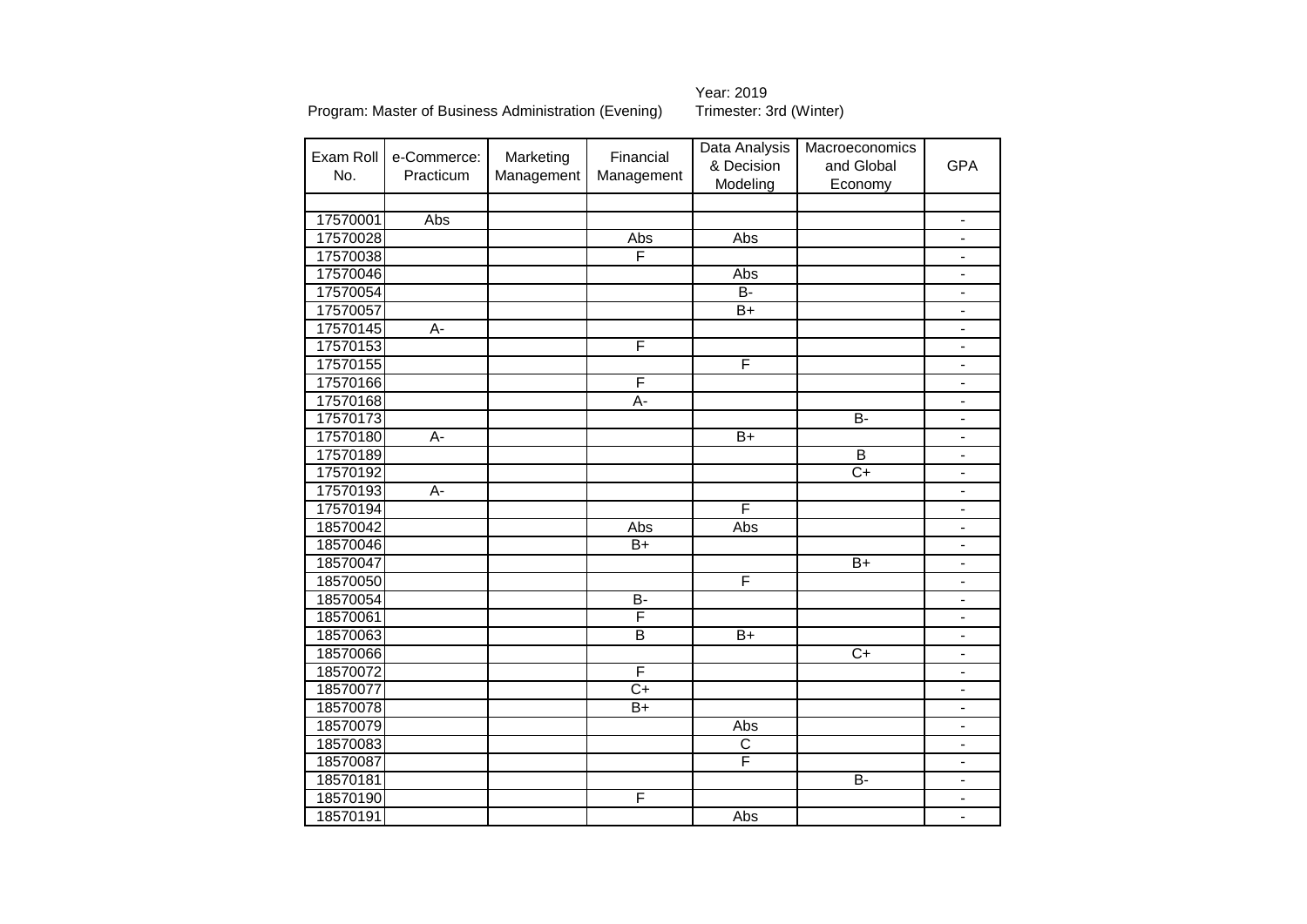# Year: 2019<br>Trimester: 3rd (Winter)

| Exam Roll |                          |                         | Financial               | Data Analysis           | Macroeconomics          |                          |
|-----------|--------------------------|-------------------------|-------------------------|-------------------------|-------------------------|--------------------------|
| No.       | e-Commerce:<br>Practicum | Marketing               |                         | & Decision              | and Global              | <b>GPA</b>               |
|           |                          | Management              | Management              | Modeling                | Economy                 |                          |
|           |                          |                         |                         |                         |                         |                          |
| 18570193  |                          |                         |                         | Abs                     |                         | $\overline{\phantom{0}}$ |
| 18570196  |                          |                         |                         | Abs                     |                         | $\overline{\phantom{0}}$ |
| 18570203  |                          |                         | F                       |                         |                         |                          |
| 18570206  |                          |                         |                         | F                       |                         | -                        |
| 18570208  |                          |                         | F                       |                         |                         | $\overline{\phantom{0}}$ |
| 18570212  |                          |                         |                         |                         | A-                      | $\frac{1}{2}$            |
| 18570213  |                          |                         | B                       |                         |                         | $\frac{1}{2}$            |
| 18570215  |                          |                         |                         | $\overline{B}$          |                         | $\overline{a}$           |
| 18570217  |                          |                         | Abs                     | Abs                     |                         | $\overline{a}$           |
| 18570222  | $A -$                    |                         |                         |                         |                         | $\overline{\phantom{a}}$ |
| 18570224  | $\overline{\mathsf{B}}$  | $\overline{B+}$         |                         |                         |                         | $\overline{\phantom{0}}$ |
| 18570229  |                          |                         | А-                      |                         |                         | $\overline{\phantom{0}}$ |
| 18570231  |                          |                         | F                       |                         |                         | $\overline{a}$           |
| 19570001  | B                        | A                       | A-                      | $A -$                   | $A-$                    | 3.69                     |
| 19570002  | $\overline{B+}$          | $\overline{B+}$         | $\overline{B+}$         | $\overline{B+}$         | Ā-                      | 3.39                     |
| 19570003  | A                        | A                       | A                       | A                       | A                       | 4.00                     |
| 19570005  | $B+$                     | $B+$                    | $\overline{B}$          | $A -$                   | $A-$                    | 3.41                     |
| 19570006  | A-                       | A                       | Ā                       | $\overline{A}$          | $\overline{A}$          | 3.97                     |
| 19570007  | $\overline{A}$ -         | $\overline{B+}$         | A-                      | $\overline{\mathsf{B}}$ | $B+$                    | 3.37                     |
| 19570008  | $\overline{B+}$          | $\overline{A}$          | $\overline{A}$          | $\overline{\mathsf{A}}$ | $\overline{A}$ -        | 3.86                     |
| 19570009  | $\overline{A}$ -         | $\overline{A}$          | $\overline{A}$          | $\overline{\mathsf{A}}$ | $\overline{A}$ -        | 3.90                     |
| 19570010  | A-                       | $B+$                    | $\overline{A}$ -        | $B+$                    | $\overline{A}$ -        | 3.52                     |
| 19570011  | $\overline{B+}$          | $B+$                    | $\overline{B+}$         | $\overline{\mathsf{B}}$ | $\overline{B+}$         | 3.23                     |
| 19570012  | $B+$                     | B                       | $\overline{B+}$         | $\overline{B}$          | A-                      | 3.26                     |
| 19570013  | $\overline{B+}$          | $\overline{B+}$         | A                       | $\overline{A}$          | $\overline{A}$ -        | 3.70                     |
| 19570014  | $\overline{A}$ -         | $\overline{B+}$         | F                       | F                       | $\overline{\mathsf{B}}$ | $\overline{\phantom{0}}$ |
| 19570015  | F                        | $B+$                    | <b>NQ</b>               | <b>NQ</b>               | NQ                      |                          |
| 19570016  | $\overline{A}$           | $\overline{A}$ -        | B                       | $\overline{\mathsf{B}}$ | $\overline{A}$          | 3.39                     |
| 19570017  | $\overline{A}$           | A-                      | $B+$                    | $B+$                    | $\overline{B+}$         | 3.43                     |
| 19570018  | $\overline{\mathsf{A}}$  | $\overline{A}$          | $\overline{A}$          | $\overline{A}$          | $\overline{A}$          | 4.00                     |
| 19570020  | $\overline{B+}$          | $\overline{\mathsf{A}}$ | $\overline{\mathsf{B}}$ | $\overline{A}$          | $B+$                    | 3.54                     |
| 19570021  | A                        | $\overline{A}$          | A                       | A                       | А-                      | 3.93                     |
| 19570022  | $\overline{\mathsf{B}}$  | $\overline{\mathsf{B}}$ | Abs                     | $\overline{\mathsf{B}}$ | $\overline{B+}$         |                          |
| 19570023  | $\overline{\mathsf{B}}$  | A-                      | F                       | F                       | B-                      | $\overline{\phantom{0}}$ |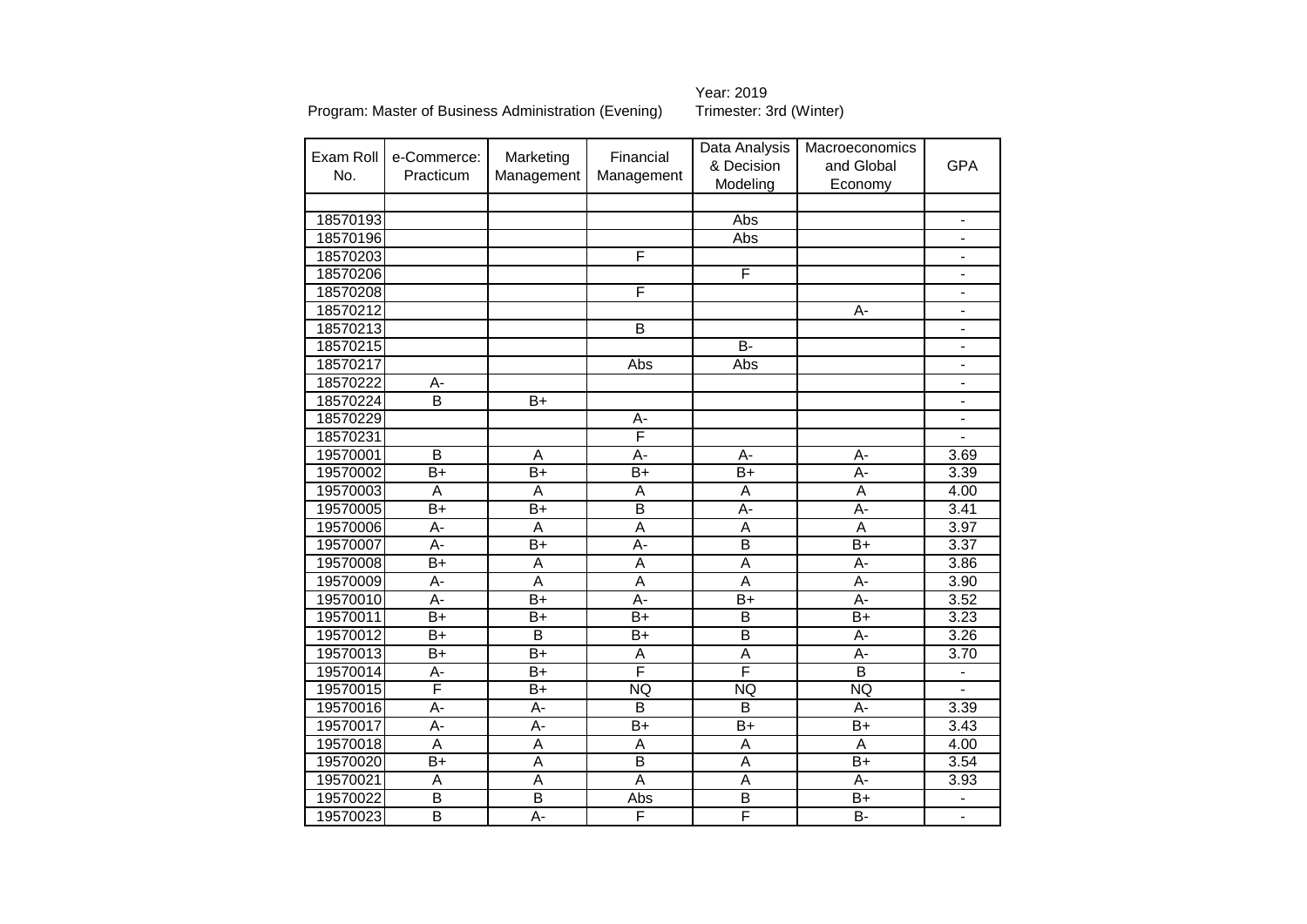Year: 2019<br>Trimester: 3rd (Winter)

| Exam Roll<br>No. | e-Commerce:<br>Practicum | Marketing<br>Management | Financial<br>Management | Data Analysis<br>& Decision<br>Modeling | <b>Macroeconomics</b><br>and Global<br>Economy | <b>GPA</b>                   |
|------------------|--------------------------|-------------------------|-------------------------|-----------------------------------------|------------------------------------------------|------------------------------|
|                  |                          |                         |                         |                                         |                                                |                              |
| 19570024         | B+                       | F                       | F                       | B                                       | B-                                             | $\qquad \qquad \blacksquare$ |
| 19570025         | F                        | A                       | F                       | F                                       | F                                              |                              |
| 19570026         | F                        | А-                      | A                       | C+                                      | $A-$                                           |                              |
| 19570027         | А-                       | А-                      | F                       | $C+$                                    | B                                              |                              |
| 19570028         | B                        | B                       | <b>B-</b>               | C+                                      | <b>B-</b>                                      | 2.71                         |
| 19570029         | B                        | А-                      | <b>B-</b>               | B                                       | B                                              | 3.09                         |
| 19570030         | A                        | B+                      | A                       | A                                       | $A-$                                           | 3.78                         |
| 19570031         | A                        | A                       | $A -$                   | B                                       | $A-$                                           | 3.64                         |
| 19570032         | A                        | Abs                     | Abs                     | A                                       | $A-$                                           |                              |
| 19570033         | $B+$                     | A                       | B+                      | B                                       | $B+$                                           | 3.39                         |
| 19570035         | F                        | $B+$                    | <b>B-</b>               | F                                       | $B+$                                           |                              |
| 19570036         | F                        | B+                      | A                       | B                                       | B                                              |                              |
| 19570037         | F                        | A                       | $\overline{\text{c}}$   | B                                       | $B+$                                           |                              |
| 19570038         | F                        | А-                      | B                       | C+                                      | B+                                             |                              |
| 19570039         | A                        | B+                      | $A -$                   | B                                       | A-                                             | 3.49                         |
| 19570040         | А-                       | А-                      | Abs                     | B+                                      | A-                                             |                              |
| 19570041         | A-                       | А-                      | A                       | $A-$                                    | $A-$                                           | 3.77                         |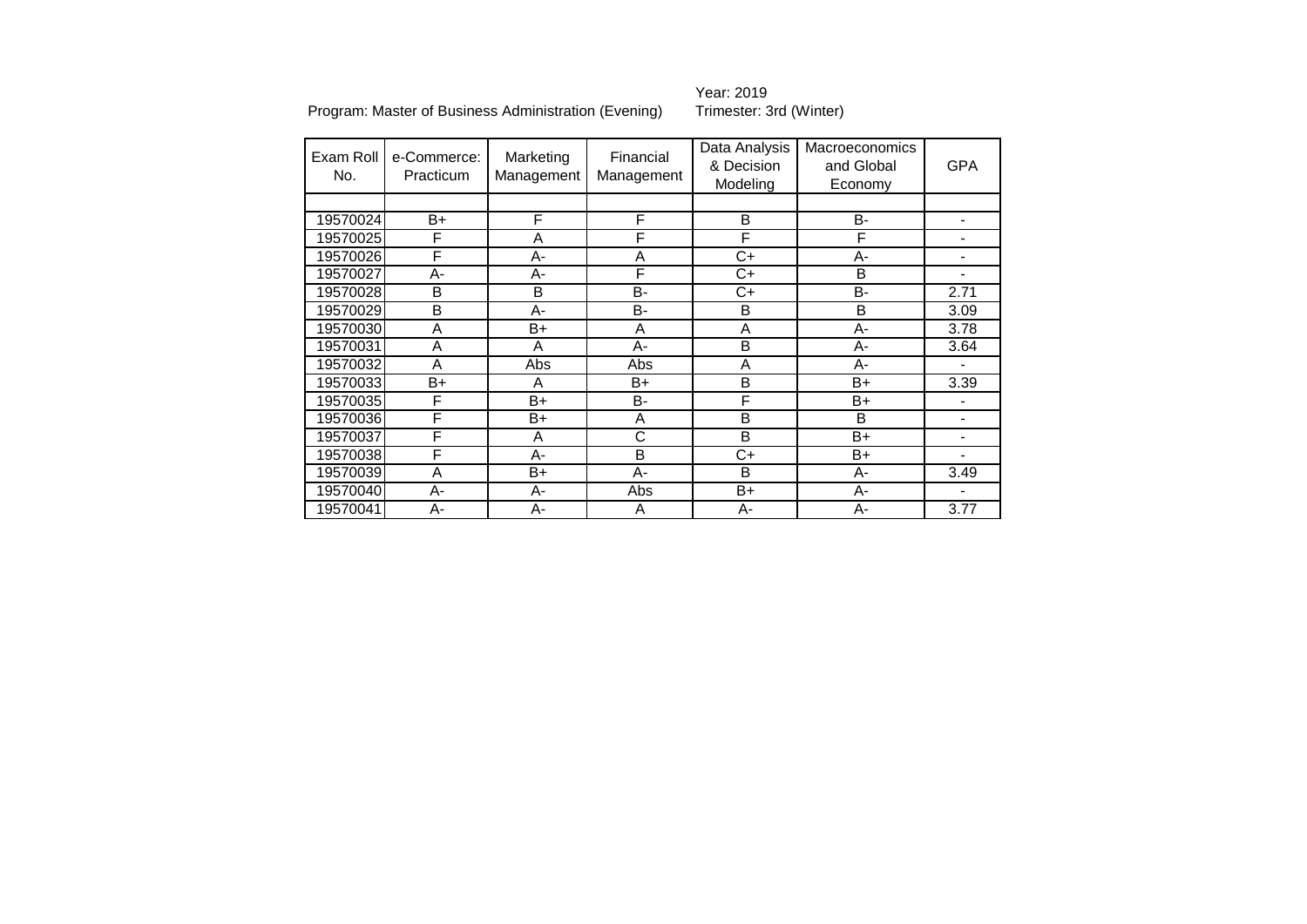Year: 2019<br>Trimester: 5th (Winter)

Program: Master of Business Administration (Evening)

| Exam Roll | Human<br>Resource | Operations and<br>Service | Financial<br>Institutions | Financial<br>Derivatives and | Compensation | Employee<br>Relations | Service<br>Marketing | <b>Strategic Brand</b> | <b>GPA</b>               |
|-----------|-------------------|---------------------------|---------------------------|------------------------------|--------------|-----------------------|----------------------|------------------------|--------------------------|
| No.       | Management        | Management                | and Markets               | Risk Management              | Management   | Management            | Strategy             | Management             |                          |
|           |                   |                           |                           |                              |              |                       |                      |                        |                          |
| 17570001  |                   | Abs                       |                           |                              |              |                       |                      |                        | $\blacksquare$           |
| 17570008  |                   | F                         |                           |                              |              |                       |                      |                        | $\blacksquare$           |
| 17570021  |                   | $\overline{B}$            |                           |                              |              |                       |                      |                        | $\overline{\phantom{a}}$ |
| 17570028  |                   | Abs                       |                           |                              |              |                       |                      |                        | $\blacksquare$           |
| 17570038  | $B+$              | Abs                       |                           |                              |              |                       |                      |                        | $\overline{\phantom{a}}$ |
| 17570046  | Abs               | Abs                       |                           |                              |              |                       |                      |                        | $\blacksquare$           |
| 17570054  | $\overline{B+}$   | F                         |                           |                              |              |                       |                      |                        | $\blacksquare$           |
| 17570055  |                   | F                         |                           |                              |              |                       |                      |                        | $\overline{\phantom{a}}$ |
| 17570057  |                   | B                         |                           |                              |              |                       |                      |                        | $\blacksquare$           |
| 17570058  |                   | Abs                       |                           |                              |              |                       |                      |                        | $\blacksquare$           |
| 17570153  | B                 |                           |                           |                              |              |                       |                      |                        | $\overline{\phantom{a}}$ |
| 17570155  |                   | Abs                       |                           |                              |              |                       |                      |                        | $\blacksquare$           |
| 17570156  |                   | F                         |                           |                              |              |                       |                      |                        | $\overline{\phantom{a}}$ |
| 17570165  |                   | $B+$                      |                           |                              |              |                       |                      |                        | $\blacksquare$           |
| 17570172  |                   |                           |                           |                              |              |                       |                      | В                      | $\blacksquare$           |
| 17570173  |                   | <b>B-</b>                 |                           |                              |              |                       |                      |                        | $\overline{\phantom{a}}$ |
| 17570176  |                   | $\overline{B}$            |                           |                              |              |                       |                      |                        | $\overline{\phantom{a}}$ |
| 17570179  |                   | F                         |                           |                              |              |                       |                      |                        | $\blacksquare$           |
| 17570183  |                   | $\overline{A}$            |                           |                              |              |                       |                      |                        | $\overline{\phantom{a}}$ |
| 17570192  |                   | F                         |                           |                              |              |                       |                      |                        | $\blacksquare$           |
| 17570194  |                   | F                         |                           |                              |              |                       |                      |                        | $\blacksquare$           |
| 17570195  |                   |                           |                           | B                            |              |                       |                      |                        | $\blacksquare$           |
| 18570055  |                   | $\overline{B}$            |                           |                              |              |                       |                      |                        | $\overline{\phantom{a}}$ |
| 18570056  |                   | F                         | В                         |                              |              |                       |                      |                        | $\overline{\phantom{a}}$ |
| 18570058  |                   | B                         | В                         |                              |              |                       |                      |                        | $\blacksquare$           |
| 18570059  | B                 |                           |                           |                              |              |                       |                      |                        | $\blacksquare$           |
| 18570067  |                   |                           |                           |                              |              |                       | $B+$                 |                        | $\overline{\phantom{a}}$ |
| 18570071  |                   | Α                         |                           |                              |              |                       |                      |                        | $\overline{\phantom{a}}$ |
| 18570075  |                   | F                         |                           |                              |              |                       |                      |                        | $\overline{\phantom{a}}$ |
| 18570076  |                   | $B -$                     |                           |                              |              |                       |                      |                        | $\overline{\phantom{a}}$ |
| 18570077  |                   | F                         |                           |                              |              |                       |                      |                        | $\blacksquare$           |
| 18570079  |                   | Abs                       |                           |                              |              |                       |                      |                        | $\blacksquare$           |
| 18570081  | $\overline{A}$    | $\overline{A}$            |                           |                              |              |                       | $\overline{A}$       | $\overline{A}$         | $\blacksquare$           |
| 18570084  |                   | $C+$                      |                           |                              |              |                       |                      |                        | $\overline{\phantom{a}}$ |
| 18570088  |                   | $A -$                     |                           |                              |              |                       |                      |                        | $\blacksquare$           |
| 18570179  | $\overline{A}$ -  | F                         | $A -$                     | Abs                          |              |                       |                      |                        | $\blacksquare$           |
| 18570180  | F                 | F                         |                           |                              |              |                       | B                    | B-                     | $\overline{\phantom{a}}$ |
| 18570181  | $\overline{A}$ -  | F                         | F                         | B                            |              |                       |                      |                        |                          |
| 18570182  | A                 | A                         | $\overline{\mathsf{A}}$   | $\overline{B+}$              |              |                       |                      |                        | 3.83                     |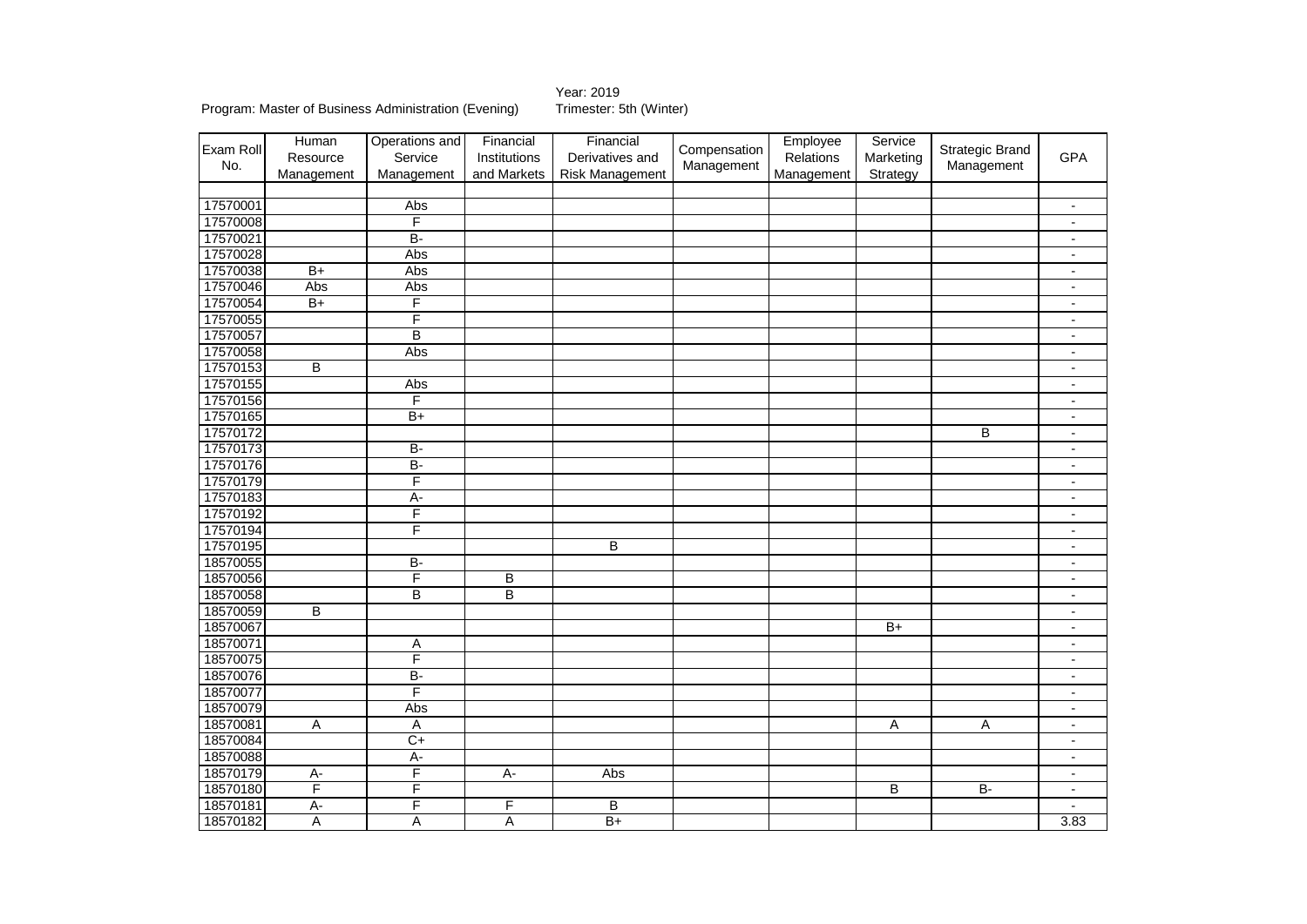Year: 2019<br>Trimester: 5th (Winter)

Program: Master of Business Administration (Evening)

|           | Human            | Operations and  | Financial               | Financial       |                 | Employee   | Service          |                         |                          |
|-----------|------------------|-----------------|-------------------------|-----------------|-----------------|------------|------------------|-------------------------|--------------------------|
| Exam Roll | Resource         | Service         | Institutions            | Derivatives and | Compensation    | Relations  | Marketing        | <b>Strategic Brand</b>  | <b>GPA</b>               |
| No.       | Management       | Management      | and Markets             | Risk Management | Management      | Management | Strategy         | Management              |                          |
|           |                  |                 |                         |                 |                 |            |                  |                         |                          |
| 18570184  | A                | Α               | A-                      | A               |                 |            |                  |                         | 3.93                     |
| 18570185  | $A -$            | $A -$           |                         |                 |                 |            | Α                | B                       | 3.60                     |
| 18570186  | $A -$            | $\overline{B}$  |                         |                 |                 |            | B                | Α                       | 3.35                     |
| 18570187  | Α                | Α               | Α                       | Α               |                 |            |                  |                         | 4.00                     |
| 18570188  | $\overline{A}$ - | Α               |                         |                 |                 |            | Α                | Α                       | 3.93                     |
| 18570189  | $\overline{A}$   | Ā               | $B+$                    | Α               |                 |            |                  |                         | 3.83                     |
| 18570190  | $\overline{B+}$  | F               | $B -$                   | F               |                 |            |                  |                         |                          |
| 18570191  | A-               | $B+$            |                         |                 |                 |            | B+               | $B+$                    | 3.40                     |
| 18570192  | $A -$            | F               | Abs                     | $B+$            |                 |            |                  |                         | $\overline{\phantom{a}}$ |
| 18570193  | $A -$            | F               | $B+$                    | $\overline{B+}$ |                 |            |                  |                         |                          |
| 18570194  | $\overline{B+}$  | $\overline{B+}$ |                         |                 |                 |            | $A -$            | A                       | 3.58                     |
| 18570195  | $A -$            | F               | Α                       | $A -$           |                 |            |                  |                         |                          |
| 18570196  | Abs              | Abs             |                         |                 |                 |            | Abs              | Abs                     | $\blacksquare$           |
| 18570197  | $A -$            | $A -$           |                         |                 | Α               | $B+$       |                  |                         | 3.68                     |
| 18570198  | Abs              | Α               | $B+$                    | $\overline{B+}$ |                 |            |                  |                         |                          |
| 18570199  | Α                | Α               | Α                       | Α               |                 |            |                  |                         | 4.00                     |
| 18570200  | $A -$            | B               | $\overline{B}$          | $\overline{B+}$ |                 |            |                  |                         | 3.18                     |
| 18570201  | $\overline{B+}$  | F               | $\overline{\mathsf{B}}$ | B-              |                 |            |                  |                         | $\overline{a}$           |
| 18570202  | B+               | $B-$            | B                       | B-              |                 |            |                  |                         | 2.93                     |
| 18570203  | $A -$            | F               |                         |                 |                 |            | А-               | А-                      |                          |
| 18570204  | $A -$            | Α               |                         |                 |                 |            | A-               | $\overline{\mathsf{B}}$ | 3.60                     |
| 18570205  | $A -$            | $B -$           |                         |                 |                 |            | А                | Ā                       | 3.60                     |
| 18570206  | $\overline{A}$   | $\overline{C+}$ |                         |                 | $\overline{A}$  | $B+$       |                  |                         | 3.40                     |
| 18570207  | $A -$            | $B -$           | $B+$                    | A-              |                 |            |                  |                         | 3.35                     |
| 18570208  | $\overline{A}$   | F               |                         |                 |                 |            | Α                | Α                       |                          |
| 18570210  | A                | Abs             |                         |                 | $\overline{B+}$ | A-         |                  |                         | $\sim$                   |
| 18570211  | Ā                | Α               | А-                      | Α               |                 |            |                  |                         | 3.93                     |
| 18570212  | $\overline{A}$   | Ā               | $\overline{A}$          | $\overline{A}$  |                 |            |                  |                         | 4.00                     |
| 18570213  | $\overline{A}$   | Ā               | $\overline{A}$          | $A -$           |                 |            |                  |                         | 3.93                     |
| 18570214  | Α                | $\overline{A}$  | Abs                     | $\overline{A}$  |                 |            |                  |                         | $\blacksquare$           |
| 18570215  | $\overline{B+}$  | F               |                         |                 |                 |            | В                | А-                      |                          |
| 18570216  | $A -$            | B-              |                         |                 |                 |            | $\overline{A}$ - | $A -$                   | 3.45                     |
| 18570217  | $\overline{B+}$  | $\overline{C}$  | B                       | B               |                 |            |                  |                         | 2.90                     |
| 18570218  | A-               | F               |                         |                 | Α               | $B+$       |                  |                         |                          |
| 18570219  | $B+$             | $B+$            | B-                      | $A -$           |                 |            |                  |                         | 3.25                     |
| 18570220  | $\overline{A}$   | $\overline{B+}$ | Α                       | $A -$           |                 |            |                  |                         | 3.75                     |
| 18570221  | $A -$            | Abs             |                         |                 | $A -$           | Α          |                  |                         | $\blacksquare$           |
| 18570222  | $\overline{A}$ - | Abs             |                         |                 |                 |            | Α                | Α                       |                          |
| 18570224  | A-               | $B -$           |                         |                 |                 |            | Ā                | $A -$                   | 3.53                     |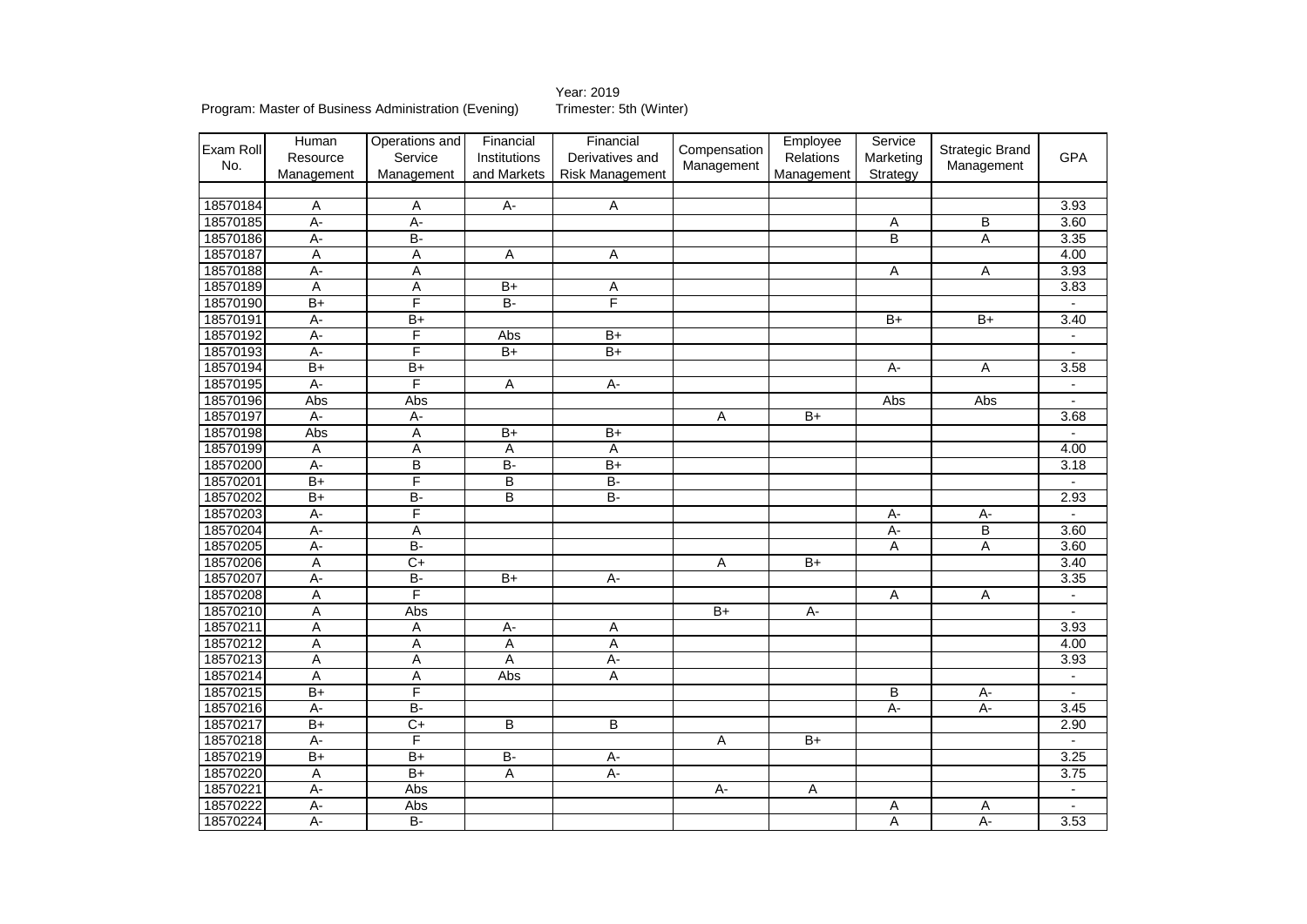Year: 2019<br>Trimester: 5th (Winter)

Program: Master of Business Administration (Evening)

| <b>Exam Roll</b><br>No. | Human<br>Resource<br>Management | Operations and<br>Service<br>Management | Financial<br>Institutions<br>and Markets | Financial<br>Derivatives and<br>Risk Management | Compensation<br>Management | Employee<br><b>Relations</b><br>Management | Service<br>Marketing<br>Strategy | Strategic Brand<br>Management | <b>GPA</b> |
|-------------------------|---------------------------------|-----------------------------------------|------------------------------------------|-------------------------------------------------|----------------------------|--------------------------------------------|----------------------------------|-------------------------------|------------|
|                         |                                 |                                         |                                          |                                                 |                            |                                            |                                  |                               |            |
| 18570225                | A                               | <b>B-</b>                               | A-                                       | А-                                              |                            |                                            |                                  |                               | 3.53       |
| 18570226                | B                               | F                                       | $B+$                                     | В                                               |                            |                                            |                                  |                               |            |
| 18570227                | A-                              | NQ.                                     | A-                                       | Α                                               |                            |                                            |                                  |                               |            |
| 18570228                | $B+$                            | NQ.                                     |                                          |                                                 | <b>B-</b>                  | B                                          |                                  |                               |            |
| 18570229                | $B+$                            | Abs                                     |                                          |                                                 | $B+$                       | B                                          |                                  |                               |            |
| 18570231                | A-                              | B-                                      | $B+$                                     | B                                               |                            |                                            |                                  |                               | 3.18       |
| 18570232                | A-                              |                                         |                                          |                                                 | В                          | $B+$                                       |                                  |                               |            |
| 18570233                | A-                              | F                                       | $B+$                                     | В                                               |                            |                                            |                                  |                               |            |
| 18570234                | B                               | Abs                                     | В                                        | В                                               |                            |                                            |                                  |                               |            |
| 18570235                | A                               | Α                                       | A                                        | Α                                               |                            |                                            |                                  |                               | 4.00       |
| 18570236                | $B+$                            | F                                       |                                          |                                                 |                            |                                            | А-                               | B-                            |            |
| 18570237                | A                               | <b>B-</b>                               |                                          |                                                 |                            |                                            | A                                | A                             | 3.68       |
| 18570238                | A                               | В                                       | А                                        | $B+$                                            |                            |                                            |                                  |                               | 3.58       |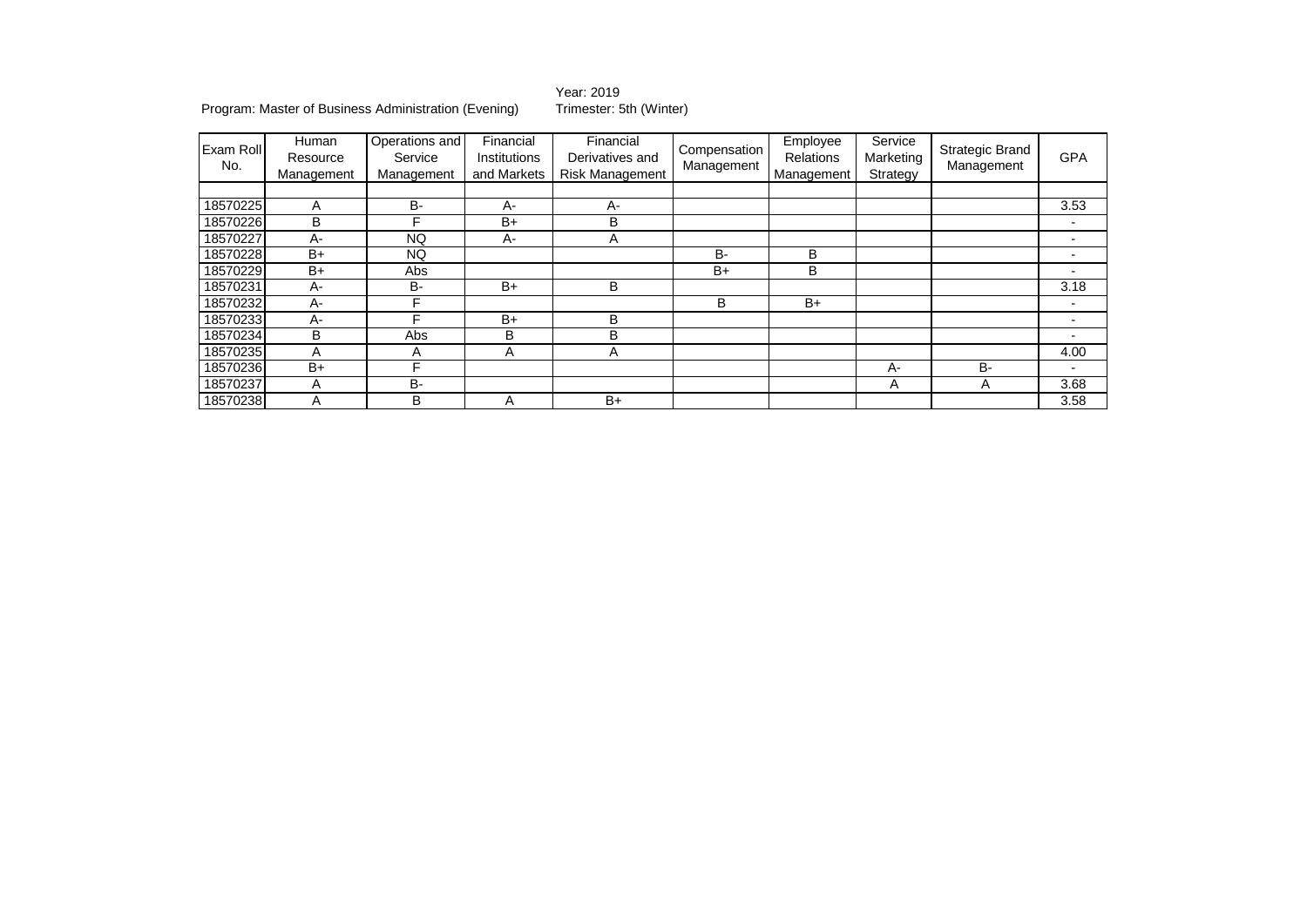## Year: 2019<br>Trimester: 6th (Winter)

| No.      | Exam Roll   Entrepreneurship<br>and Innovation | Promotions<br>Management | Consumer<br>Behavior | International<br>Finance | Portfolio<br>Management and<br><b>Security Analysis</b> | <b>HRD</b><br><b>Strategies</b> | Performance<br>Management | <b>GPA</b>               |
|----------|------------------------------------------------|--------------------------|----------------------|--------------------------|---------------------------------------------------------|---------------------------------|---------------------------|--------------------------|
|          |                                                |                          |                      |                          |                                                         |                                 |                           |                          |
| 17570001 |                                                | Abs                      |                      |                          |                                                         |                                 |                           | $\blacksquare$           |
| 17570028 | Abs                                            |                          |                      |                          |                                                         |                                 |                           | $\overline{\phantom{a}}$ |
| 17570045 | F                                              |                          |                      |                          |                                                         |                                 |                           |                          |
| 17570046 | Abs                                            |                          |                      |                          |                                                         |                                 |                           | $\blacksquare$           |
| 17570054 | $B -$                                          |                          |                      |                          |                                                         |                                 |                           | $\blacksquare$           |
| 17570055 | Abs                                            |                          |                      |                          |                                                         | Abs                             |                           | $\overline{\phantom{a}}$ |
| 17570058 | Abs                                            |                          |                      |                          |                                                         |                                 |                           | $\overline{\phantom{a}}$ |
| 17570142 | $\overline{A}$                                 |                          |                      |                          |                                                         |                                 |                           | $\overline{\phantom{a}}$ |
| 17570144 | F                                              |                          |                      |                          |                                                         |                                 |                           | ä,                       |
| 17570156 | $\overline{B}$                                 |                          |                      |                          |                                                         |                                 |                           | $\overline{\phantom{a}}$ |
| 17570158 | $B+$                                           |                          |                      | $\overline{A}$           | A                                                       |                                 |                           | 3.77                     |
| 17570168 | $A -$                                          |                          |                      |                          |                                                         |                                 |                           |                          |
| 17570175 | $\overline{A}$                                 |                          |                      |                          |                                                         |                                 |                           | $\overline{\phantom{a}}$ |
| 17570179 | $\overline{C+}$                                |                          |                      |                          |                                                         |                                 |                           | $\blacksquare$           |
| 17570189 | $\overline{C+}$                                |                          |                      |                          |                                                         |                                 |                           |                          |
| 18570031 | $\overline{A}$                                 | Α                        | A                    |                          |                                                         |                                 |                           | 4.00                     |
| 18570033 | $\overline{A}$                                 | Α                        | А                    |                          |                                                         |                                 |                           | 4.00                     |
| 18570035 | F                                              |                          |                      | $B+$                     | A                                                       |                                 |                           |                          |
| 18570036 | $B+$                                           |                          |                      | $B+$                     | $\overline{B}$                                          |                                 |                           | 3.20                     |
| 18570037 | $\overline{B}$ -                               |                          |                      |                          |                                                         | A-                              | A-                        | 3.37                     |
| 18570038 | $\overline{A}$                                 |                          |                      | $\overline{A}$           | $\overline{A}$ -                                        |                                 |                           | 3.90                     |
| 18570039 | $B+$                                           |                          |                      | $\overline{B+}$          | $B+$                                                    |                                 |                           | 3.30                     |
| 18570040 | F                                              |                          |                      |                          |                                                         | A-                              | A                         | $\blacksquare$           |
| 18570041 | $\overline{A}$ -                               | Α                        | Α                    |                          |                                                         |                                 |                           | 3.90                     |
| 18570042 | $\overline{\mathsf{B}}$                        | $A -$                    | Α                    |                          |                                                         |                                 |                           | 3.57                     |
| 18570043 | $B+$                                           |                          |                      | $B+$                     | $\overline{A}$                                          |                                 |                           | 3.53                     |
| 18570044 | $\overline{A}$                                 | $\overline{A}$           | $\overline{A}$ -     |                          |                                                         |                                 |                           | 3.90                     |
| 18570045 | $\overline{\mathsf{B}}$                        |                          |                      | Abs                      | $B+$                                                    |                                 |                           | $\blacksquare$           |
| 18570046 | F                                              |                          |                      | $\overline{B}$           | B                                                       |                                 |                           | $\blacksquare$           |
| 18570047 | $\overline{C+}$                                |                          |                      | $B+$                     | $\overline{B}$                                          |                                 |                           | 2.77                     |
| 18570048 | F                                              |                          |                      | A-                       | $\overline{A}$                                          |                                 |                           |                          |
| 18570049 | $\overline{A}$                                 |                          |                      | $A -$                    | $\overline{A}$                                          |                                 |                           | 3.90                     |
| 18570050 | $\overline{C+}$                                |                          |                      | Abs                      | <b>NQ</b>                                               |                                 |                           |                          |
| 18570051 | $B+$                                           |                          |                      | $B+$                     | $B+$                                                    |                                 |                           | 3.30                     |
| 18570052 | F                                              |                          |                      | A-                       | A                                                       |                                 |                           | $\overline{\phantom{a}}$ |
| 18570053 | <b>NQ</b>                                      | B                        | B                    |                          |                                                         |                                 |                           |                          |
| 18570054 | $B+$                                           |                          |                      |                          |                                                         | $B+$                            | $A -$                     | 3.43                     |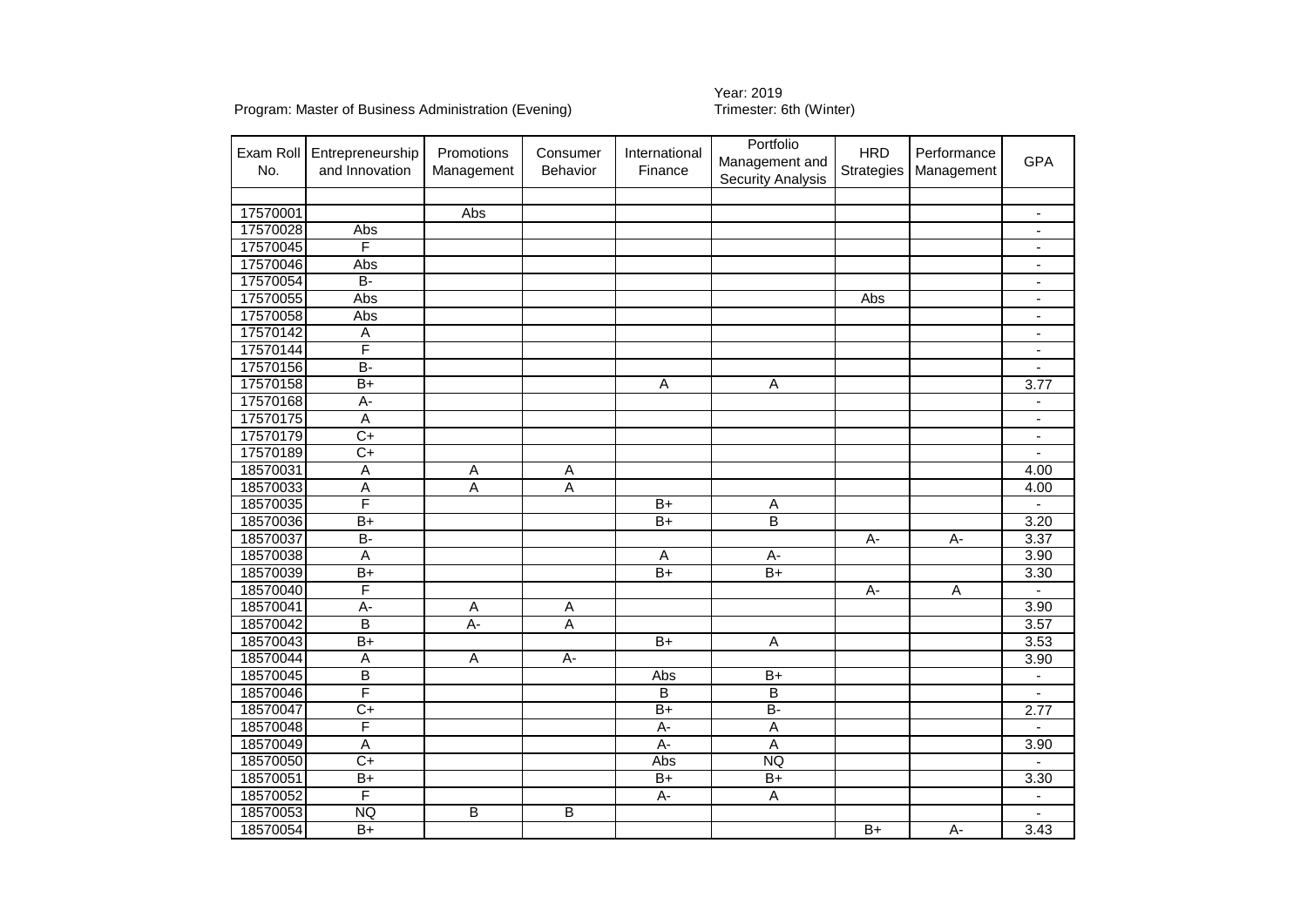# Year: 2019<br>Trimester: 6th (Winter)

| Exam Roll<br>No. | Entrepreneurship<br>and Innovation | Promotions<br>Management | Consumer<br><b>Behavior</b> | International<br>Finance | Portfolio<br>Management and<br><b>Security Analysis</b> | <b>HRD</b><br><b>Strategies</b> | Performance<br>Management | <b>GPA</b>               |
|------------------|------------------------------------|--------------------------|-----------------------------|--------------------------|---------------------------------------------------------|---------------------------------|---------------------------|--------------------------|
|                  |                                    |                          |                             |                          |                                                         |                                 |                           |                          |
| 18570055         | F                                  | $A -$                    | $B+$                        |                          |                                                         |                                 |                           |                          |
| 18570056         | <b>NQ</b>                          |                          |                             | <b>NQ</b>                | $B+$                                                    |                                 |                           |                          |
| 18570058         | F                                  |                          |                             | A-                       | $\overline{B}$                                          |                                 |                           |                          |
| 18570059         | F                                  |                          |                             | B                        | $B -$                                                   |                                 |                           |                          |
| 18570060         | F                                  |                          |                             | $B+$                     | $\overline{A}$                                          |                                 |                           | $\overline{\phantom{a}}$ |
| 18570061         | $\overline{C+}$                    | A-                       | A-                          |                          |                                                         |                                 |                           | 3.23                     |
| 18570062         | $\overline{A}$                     |                          |                             | $\overline{A}$           | $\overline{A}$                                          |                                 |                           | 4.00                     |
| 18570063         | B                                  |                          |                             |                          |                                                         | A-                              | $\overline{A}$ -          | 3.47                     |
| 18570064         | $\overline{\mathsf{A}}$            |                          |                             | A                        | Α                                                       |                                 |                           | 4.00                     |
| 18570065         | F                                  |                          |                             | $B+$                     | Ā                                                       |                                 |                           |                          |
| 18570066         | $\overline{\mathsf{B}}$            | $B+$                     | A                           |                          |                                                         |                                 |                           | 3.43                     |
| 18570067         | $\overline{C+}$                    | $A -$                    | $A -$                       |                          |                                                         |                                 |                           | 3.23                     |
| 18570068         | А-                                 |                          |                             |                          |                                                         | А-                              | Α                         | 3.80                     |
| 18570069         | F                                  |                          |                             | B                        | $B -$                                                   |                                 |                           |                          |
| 18570070         | Α                                  | $\overline{A}$           | $\overline{A}$              |                          |                                                         |                                 |                           | 4.00                     |
| 18570071         | $\overline{A}$                     |                          |                             | A                        | A                                                       |                                 |                           | 4.00                     |
| 18570072         | $B -$                              | $B+$                     | $B+$                        |                          |                                                         |                                 |                           | 3.10                     |
| 18570073         | $\overline{\mathsf{B}}$            |                          |                             | $B+$                     | $A -$                                                   |                                 |                           | 3.33                     |
| 18570074         | $\overline{\mathsf{B}}$            |                          |                             | A                        | $\overline{A}$                                          |                                 |                           | 3.67                     |
| 18570075         | $\overline{C+}$                    | $B+$                     | $\overline{B}$              |                          |                                                         |                                 |                           | 2.87                     |
| 18570076         | $\overline{B}$                     |                          |                             | B                        | $B+$                                                    |                                 |                           | 3.00                     |
| 18570077         | $\overline{A}$                     |                          |                             |                          |                                                         | $B+$                            | $A -$                     | 3.67                     |
| 18570078         | F                                  |                          |                             |                          |                                                         | Α                               | $B+$                      | $\mathbf{r}$             |
| 18570079         | B                                  |                          |                             |                          |                                                         | B                               | $B+$                      | 3.10                     |
| 18570080         | $B+$                               | A                        | A                           |                          |                                                         |                                 |                           | 3.77                     |
| 18570082         | $B -$                              |                          |                             |                          |                                                         | Α                               | A-                        | 3.47                     |
| 18570083         | $\overline{B+}$                    |                          |                             | $\overline{B}$           | B                                                       |                                 |                           | 3.10                     |
| 18570084         | A-                                 |                          |                             | $B+$                     | $\overline{B}$                                          |                                 |                           | 3.23                     |
| 18570086         | $\overline{A}$                     |                          |                             | $\overline{A}$           | $\overline{A}$                                          |                                 |                           | 4.00                     |
| 18570087         | B-                                 |                          |                             | Abs                      | F                                                       |                                 |                           |                          |
| 18570088         | $\overline{B}$                     | $A -$                    | $A -$                       |                          |                                                         |                                 |                           | 3.37                     |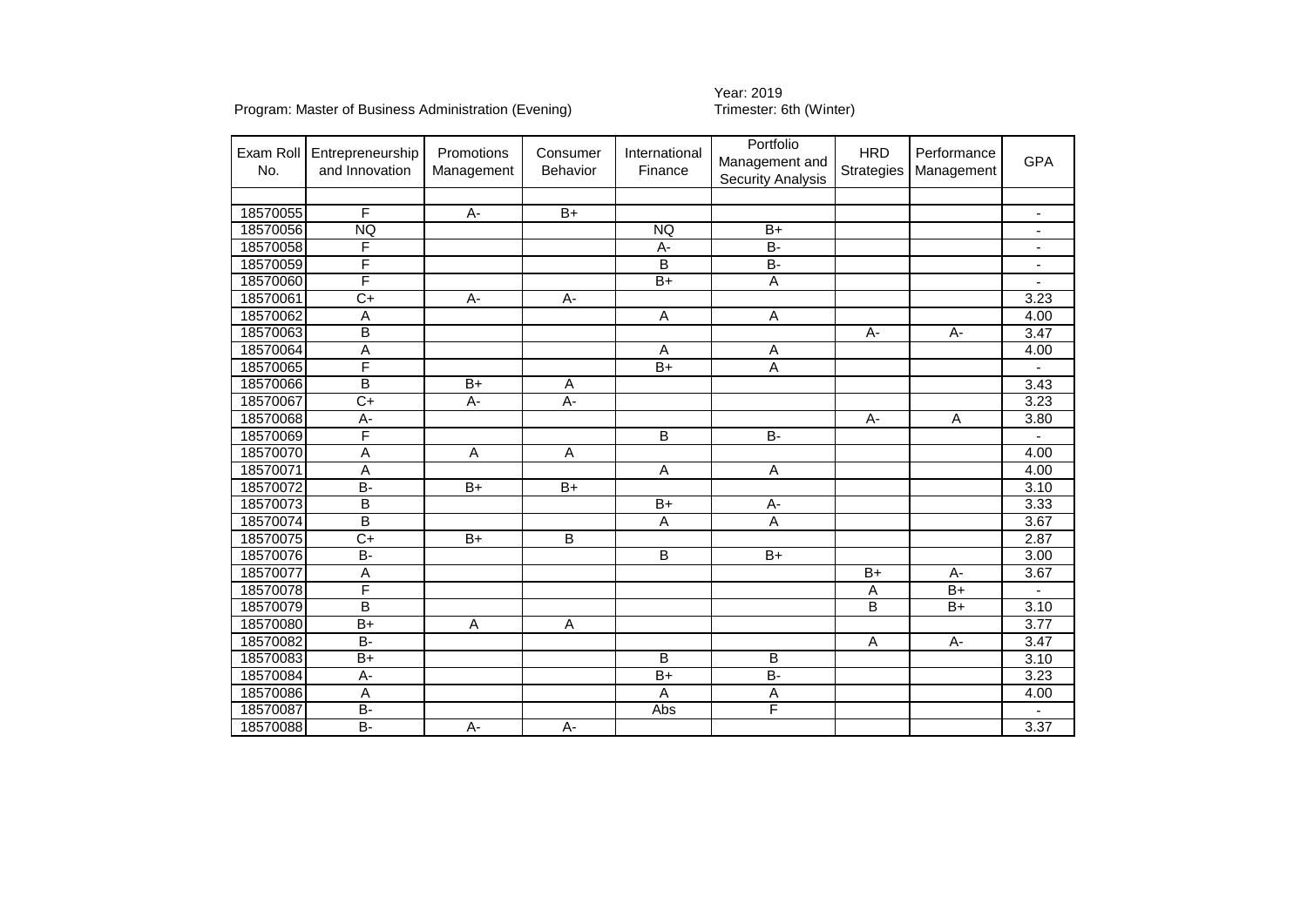# Year: 2018<br>Trimester: Retake (Winter)

| Exam Roll<br>No. | Organizational<br>Behavior and<br>Leadership | Managerial<br>Accounting | <b>Business</b><br>Research<br>Methodology | Seminar in HRM | Tourism and<br>Hospitality<br>Management | Project<br>Management |
|------------------|----------------------------------------------|--------------------------|--------------------------------------------|----------------|------------------------------------------|-----------------------|
|                  |                                              |                          |                                            |                |                                          |                       |
| 18570179         | Abs                                          |                          |                                            |                |                                          |                       |
| 18570186         |                                              | F                        |                                            |                |                                          |                       |
| 18570201         | Abs                                          |                          |                                            |                |                                          |                       |
| 18570203         |                                              | F                        |                                            |                |                                          |                       |
| 18570208         |                                              | $\overline{B+}$          |                                            |                |                                          |                       |
| 18570210         |                                              | Abs                      |                                            |                |                                          |                       |
| 18570213         | Abs                                          |                          |                                            |                |                                          |                       |
| 18570219         | Abs                                          |                          |                                            |                |                                          |                       |
| 18570227         |                                              |                          | $\overline{A}$                             |                |                                          |                       |
| 18570229         |                                              | Abs                      |                                            |                |                                          |                       |
| 18570232         | $\overline{B+}$                              |                          |                                            |                |                                          |                       |
| 18570236         | $\overline{\mathsf{B}}$                      |                          | Abs                                        |                |                                          |                       |
| 18570037         | Abs                                          |                          |                                            |                |                                          |                       |
| 18570046         | $\overline{B}$                               |                          |                                            |                |                                          |                       |
| 18570053         | $\overline{\mathsf{B}}$                      | F                        |                                            |                |                                          |                       |
| 18570055         | F                                            |                          |                                            |                |                                          |                       |
| 18570061         | $\overline{B+}$                              |                          |                                            |                |                                          |                       |
| 18570066         |                                              |                          | $\overline{B}$                             |                |                                          |                       |
| 18570069         | $\overline{B+}$                              | F                        |                                            |                |                                          |                       |
| 18570072         | $\overline{B+}$                              |                          |                                            |                |                                          |                       |
| 18570075         |                                              | F                        |                                            |                |                                          |                       |
| 18570083         |                                              | F                        |                                            |                |                                          |                       |
| 18570084         |                                              | F                        |                                            |                |                                          |                       |
| 18570087         |                                              | $\overline{\mathsf{F}}$  |                                            |                |                                          |                       |
| 17570144         |                                              | F                        |                                            |                |                                          |                       |
| 17570166         |                                              | F                        |                                            |                |                                          |                       |
| 17570178         |                                              | Abs                      |                                            |                |                                          |                       |
| 17570185         |                                              | F                        |                                            |                |                                          |                       |
| 17570176         |                                              |                          |                                            | Α              |                                          |                       |
| 17570181         |                                              | $\overline{B+}$          |                                            |                |                                          |                       |
| 17570001         |                                              | Abs                      |                                            |                |                                          |                       |
| 17570008         |                                              |                          | Abs                                        |                |                                          |                       |
| 17570021         |                                              | $\overline{\mathsf{B}}$  |                                            |                |                                          |                       |
| 17570028         |                                              | Abs                      |                                            |                |                                          |                       |